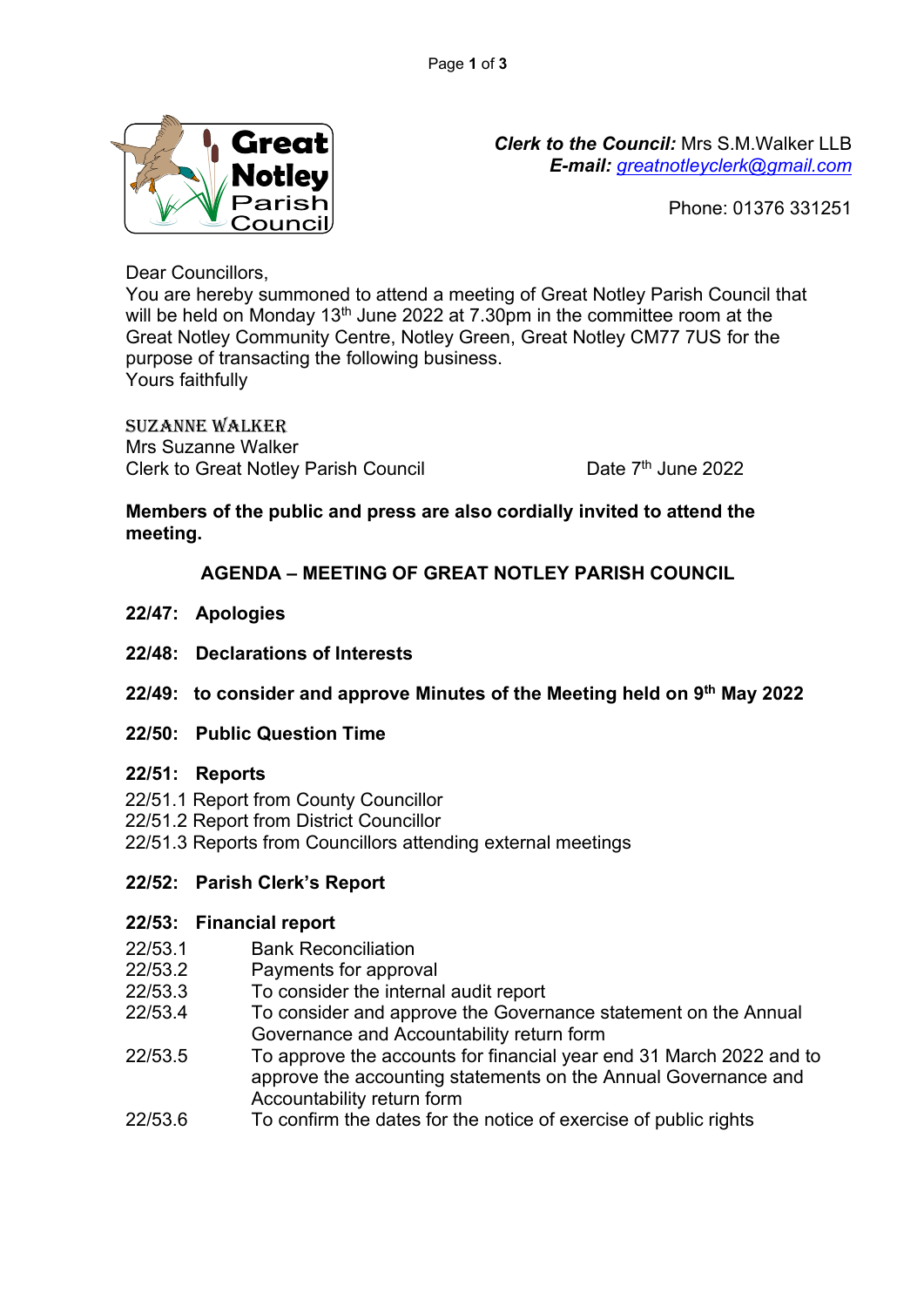# **22/54: Substantive Matters for consideration**

#### **22/54.1 To consider the issue of provision of allotments in the Parish**

#### **22/54.2 To consider play area issues**

- 22/54.2.1 To consider the Annual Play inspection report
- 22/54.2.2 To consider and approve costs of repairing the basketball hoops

## **22/54.3 To consider green issues**

- 22/54.3.1 To consider suggestion for a Community Orchard in the Parish
- 22/54.3.2 To deal with issues in relation to replacement of the Memorial Tree adjacent to the White Court Memorial
- 22/54.3.3 To consider quote for grass cutting contract
- 22/54.3.4 To consider and approve licence for installation of a Christmas tree at the green and costs in relation thereto.

## **22/54.4 To consider and approve costs in relation to repair of the storage unit**

## **22/54.5 To consider participation in the Essex County Council salt bag scheme**

#### **22/54.6 To consider traffic issues**

- 22/54.6.1 To consider issue of speed limit of the A131 Great Notley bypass and whether to make any application in that regard
- 22/54.6.2 To consider the request for crossings at Bridge End Lane and whether to make any application in that regard

#### **22/55 Planning applications, Tree Preservation Orders and other planning matters**

#### **22/55.1 New Applications within the Parish**

| <b>Application</b> | <b>Application</b>                                                          |
|--------------------|-----------------------------------------------------------------------------|
| No.                |                                                                             |
| 22/01324/TPO       | 35 Langdale, Great Notley - work to trees covered by Tree Preservation      |
|                    | Order                                                                       |
| 22/01171/HH        | 192 London Road, Great Notley - Enlargement of roof form to create first-   |
|                    | floor, two-storey side extension and single-storey rear extension, and      |
|                    | erection of single-storey detached double garage                            |
| 22/01433/TPO       | 5 Rydal Way, Great Notley - work to tree covered by Tree Preservation Order |
| 22/01477/TPO       | White Court School, Ennerdale Ave, Great Notley - work to trees covered by  |
|                    | TPO                                                                         |

#### **22/55.2 To note results of planning applications**

| <b>Application No.</b> | Application                     | <b>Result</b> |
|------------------------|---------------------------------|---------------|
| 22/00305/HH            | 2 Coniston Close, Great Notley  | permitted     |
|                        | - Proposed extension of front   |               |
|                        | dormer, erection of front porch |               |